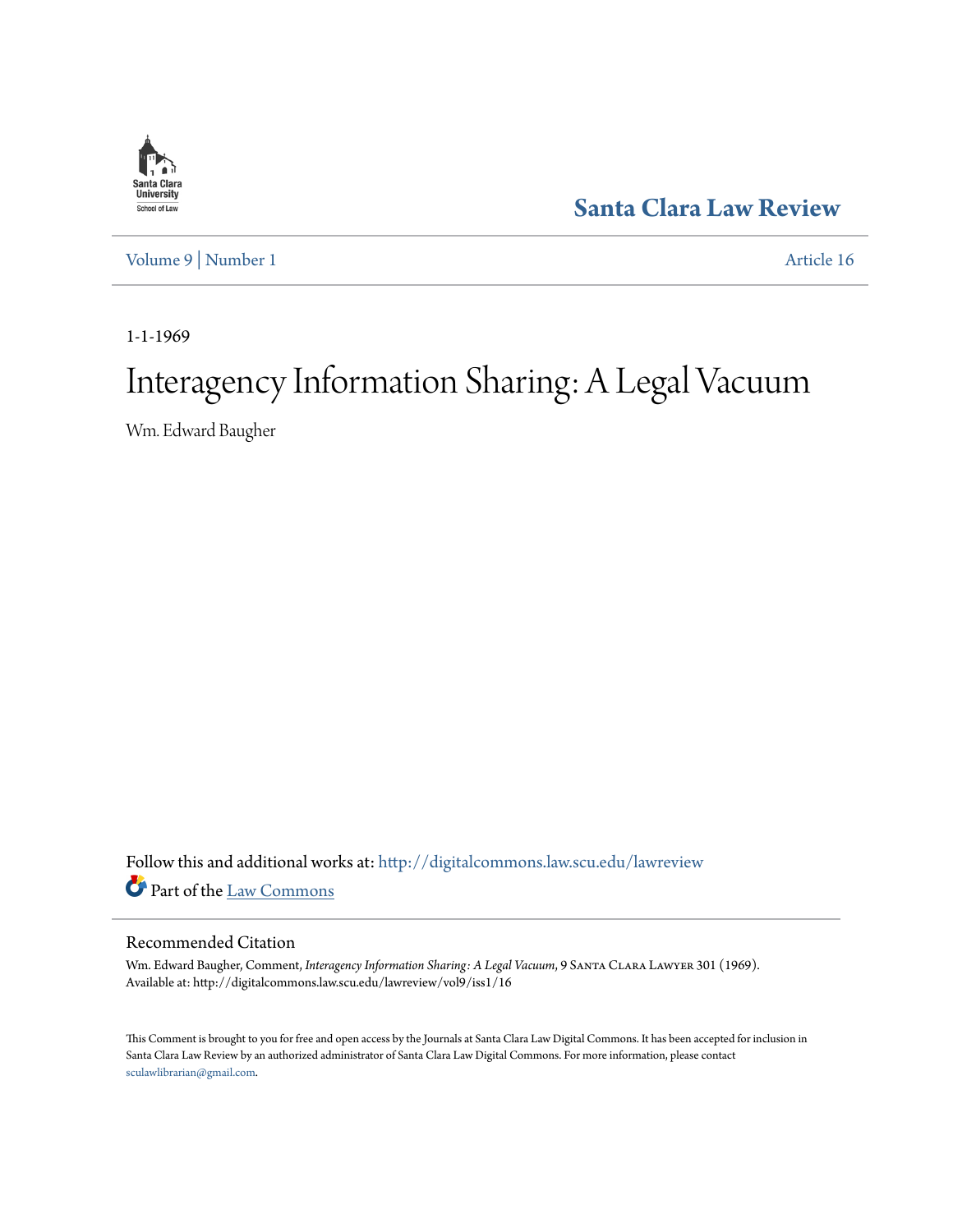## INTERAGENCY INFORMATION SHARING: A LEGAL VACUUM

Federal, state, and local governments are making increasing demands for better information in order to plan, operate, and evaluate programs to meet public needs.<sup>1</sup> As these needs become more complex, many programs are taking the form of cooperative arrangements involving joint action and the sharing of resources by several governmental levels.2 This development, spurred in recent years by the dramatic increase in federal aid, is creating a whole new set of working relationships among governments as well as within governments.<sup>3</sup> Intergovernmental approaches to the solution of public problems require that information be readily available to those agencies which share responsibility. Such information flow allows concerted action to broaden educational opportunities, help economically depressed areas, provide health and medical care, improve transportation facilities, and transform blighted neighborhoods.<sup>4</sup>

A recent study reported that information systems operated by local governments were seriously deficient in providing essential information to local agency officials. The main reason cited for this deficiency was the present inability of local governments to escape from the shackles of outdated methodology. <sup>5</sup>

Modern computerized systems of information storage and retrieval may eliminate these shortcomings. Such a system has been initiated in at least one county in California.<sup>6</sup> That program envisions a total information system, including ten subsystems in a comprehensive integrated data bank, which realizes the increasing interdependencies and interrelationships among departments. The objectives of the system include reducing duplication in the collection, storage, and processing of data and increasing the accessibility and usefulness of this data.<sup>7</sup> A system envisioning such a compre-

**I LOCKHEED** MISSILES **AND SPACE Co., CALIFORNIA STATEWIDE** INFORMATION **SYS-**TEM STUDY 4-6 (1965).

<sup>2</sup> *Id.* at 4-18.

*<sup>3</sup> See* The President's Intergovernmental Task Force on Information Systems, The Dynamics of Information Flow, April 1968.

**<sup>4</sup>***Id.* at 1.

*<sup>5</sup> Id.* at 13.

*<sup>6</sup> See generally* The Santa Clara County Executive, Local Government Information Control: An Inventory of Data Processing for the County of Santa Clara, April 1965 [hereinafter referred to as L.O.G.I.C.].

**<sup>7</sup>**Letter from Howard W. Campen (Santa Clara County Executive) to the Santa Clara County Board of Supervisors, April 14, 1965, in *Foreword* to L.O.G.I.C.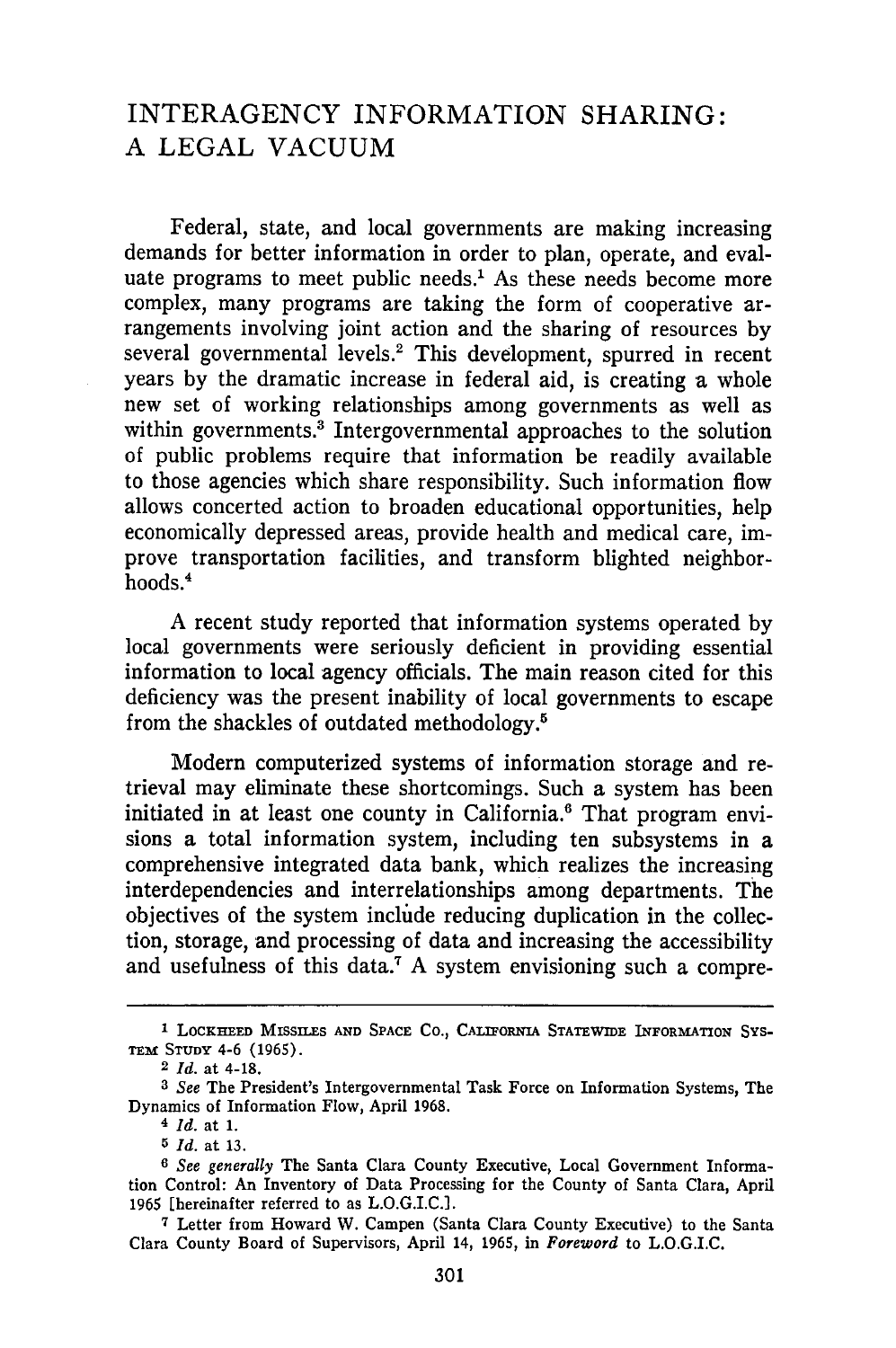hensive scheme of information storage and retrieval must take into consideration what information can be legally exchanged between local agencies.

This comment will provide guidelines for determining the legality of exchanging information protected by confidentiality requirements. Although there is a paucity of case law and statutes directly in point, relevant policy considerations will be drawn from the analogous area of public access to government meetings<sup>8</sup> and information.<sup>9</sup> Public access to governmental information advances the general policy against secrecy in government proceedings. However, carte blanche access to information is restricted by the governmental privilege and the individual's right to privacy.<sup>10</sup> These limiting factors on the public's right to free access to government records will be examined to determine their application to interagency exchange of information. From this general background specific sources of information will be explored. Areas which are not only limited by the general policy considerations, but are additionally protected by confidentiality statutes will serve as useful examples in ascertaining the nature and extent of the information which may be exchanged. Such examples include juvenile and welfare records,<sup>11</sup> and materials protected by professional privilege.<sup>12</sup>

Although evaluation of the mechanical safeguards adaptable to computerized information is beyond the scope of this article, present technology seems able to cope with the problem of unauthorized disclosure.<sup>13</sup>

**9 CAL.** GOV'T CODE § 6250-60 (West Supp. 1968).

**12** *See* **CAL.** EviD. CODE § 992 (West Supp. 1968) (doctor-patient privilege); **CAL.** EvID. CODE §§ 950, 951, 953, 955-62 (West 1966), 952, 954 (West Supp. 1968) (attorney-client privilege) **;** CAL. Evm. **CODE** §§ 1030-34 (West 1966) (clergyman-penitent); **CAL.** Evm. CODE §§ 1011, 1013-16, 1018-26 (West 1966), 1010, 1012, 1017 (West Supp. 1968) (psychotherapist-patient relationship).

*<sup>13</sup>See generally The Computerization of Government Files: What Impact on the Individual?,* **15** U.C.L.A.L. REv. 1374, 1438-52 (1968). This section of the article ponders the effectiveness of proposed safeguards and considers the methods now employed. The available techniques indicate much improvement over existing manual safeguards. One system would involve a plastic card with electronic impulses recorded on it designating what information would be disclosed. A more sophisticated procedure involves the computer's ability to recognize different voice patterns. The individual would speak into a microphone and his voice would be transformed into impulses, which in turn would open the computer memory bank to that information authorized to be disclosed to the speaking individual. A system presently in use at U.C.L.A. computer complex is the alphanumeric access number system. Under such a scheme only the recipient of the number knows the code; although this is a simple concept the numbers are easily changed if any unauthorized person learns of the number. *Id.* at 1445-47.

**<sup>8</sup> CAL.** GOV'T **CODE** § 54953 (West **1966).**

*<sup>10</sup> See* **pp.** 305-08 *infra.*

**<sup>11</sup> CAL.** WELF. & INST'Ss **CODE** § **781** (West Supp. **1968); CAL.** WELF. & **INsT'Ns CODE** § 10850 (West 1966).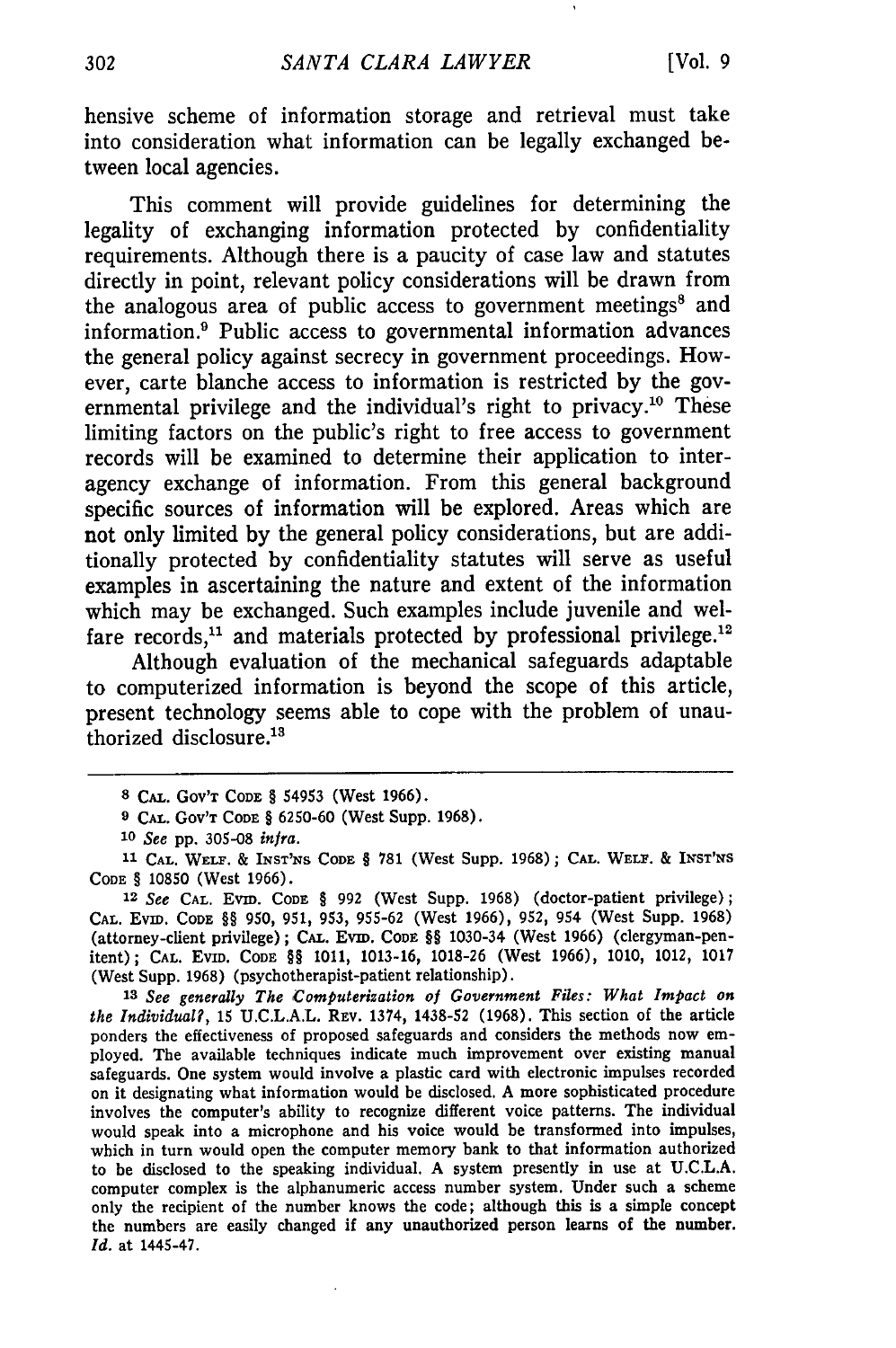f,

#### **BACKGROUND** POLICY CONSIDERATIONS

Although somewhat different considerations prevail in interagency sharing, the policies guiding the public's access to government meetings and records seem to be seminal principles. Public access to government meetings advances the general policy of openness in government affairs; however, subsequent cases and statutory provisions provide a series of limitations on this policy of openness.<sup>14</sup> These limitations revolve around either a governmental interest in nondisclosure, such as the interest of national security, $15$ or the individual's right to privacy.'6 Similarly, when the public seeks access to government records<sup>17</sup> it is limited as to what information can be obtained.<sup>18</sup> The inhibiting considerations revolve around

Under an analysis by exclusion, other meetings of administrative agencies would seem to be open to the public. When these boards are discussing matters guarded by confidentiality statutes a conflict is apparent. **CAL.** Evm. **CODE** § 952 (West Supp. 1968) (attorney-client privilege); **CAL.** WELa. & **INST'N-S** CODE § 781 (West 1966) (juvenile records). The conflict between the confidentiality statutes and the Brown Act is resolved in favor of confidentiality. A statutory example of this is, when a school board is discussing a pupil, no one except those with the consent of the parent or guardian can attend the meeting. **CAL. EDUC.** CODE § 10751 (West 1969). Case law also supports this reasoning. In Sacramento Newspaper Guild v. Sacramento Co. Bd. of Supervisors, 263 A.CA. 43, 69 Cal. Rptr. 480 **(1968),** the court discussed at considerable length the right of the local agencies to hold meetings with counsel and to prohibit the public attendance. The court's holding was that the Evidence Code provisions relating to the attorney-client privilege were not superceded by the Brown Act. These are a few examples in which the general policy of openness of administrative meetings is subordinated to a policy provision designed to protect either a governmental interest in nondisclosure or an individual's personal interest in privacy.

**15 CAL.** GOV'T **CODE** § 54957 (West **1966).**

*16 See* note 14 *supra.*

**17 CAL.** GOV'T **CODE** §§ 6250-60 (West Supp. 1968).

**<sup>1</sup>**The legislature, mindful of the right of individuals to privacy, declared that access to information concerning the conduct of people's business is a fundamental and necessary right of every citizen. **CAL.** GOV'T CODE § 6250 (West Supp. 1968). Although the public has the right to inspect government records, the grant itself contains a limitation where the individual's right to privacy might be breached. **CAL.** GOV'T CODE § 6254(c) (West Supp. 1968).

Both the extent to which personal information is protected by an individual's right to privacy and, conversely, the extent to which the public has a valid interest in governmental records may be determined from judicial and legislative history prior to the Public Records Act.

California Code of Civil Procedure section 1894 gave the citizen the right to

**<sup>14</sup> All** meetings of legislative bodies at a local agency shall be open to the public, and such persons shall be permitted to attend these meetings. CAL. GOV'T **CODE** § 54953 (West 1966). This is known as the Ralph M. Brown Act and was intended to enable the public to attend government meetings which concerned public business. **CAL.** GOV'T **CODE** § 54950 (West 1966). Openness of meetings is controlled by a restrictive clause in the chapter. Although which meetings will be closed to public participation is not clearly delineated by the chapter, the act does contain two express exceptions. CAL. Gov'r Code § 54957 (West 1966). The first occurs when the governing board takes personal action concerning the employment or dismissal of an Officer or employee. Matters of national security are also excepted.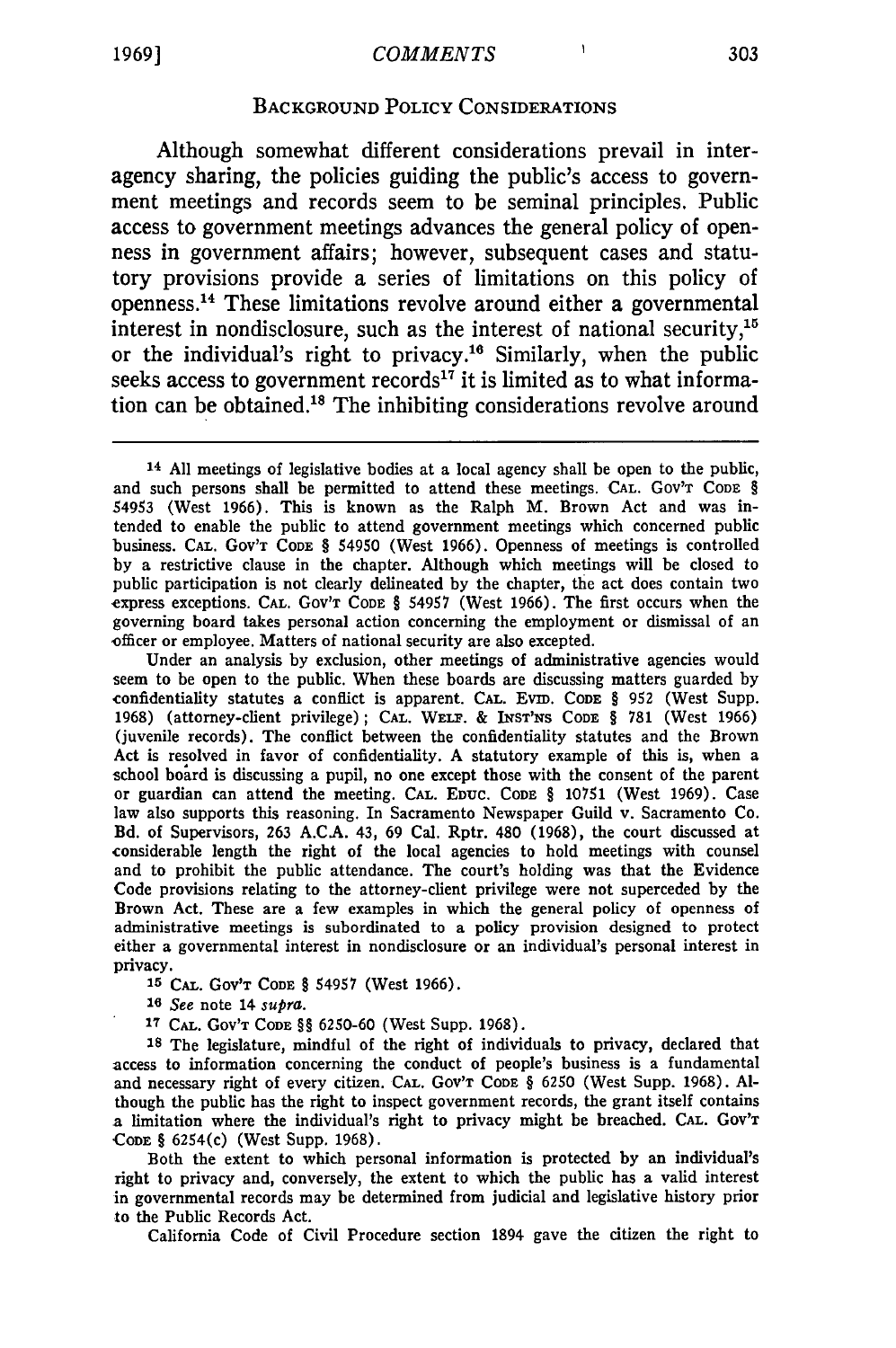the same concepts of advancing the public welfare through exercising the governmental privilege, and maintaining the individual's right to privacy.<sup>19</sup>

inspect and take a copy of public writings except as otherwise provided by statute. California Code of Civil Procedure sections 1888 and 1894 defined the term "public writings." **CAL. CODE CIv.** PRoc. **§** 1888 (West 1955), *repealed,* ch. 1473, § 24, [19681 Cal. Stats. CAL. **CODE** CIV. PROC. § 1894 (West 1955), *repealed,* ch. 1473, §§ 25-27, [1968] Cal. Stats. Accordingly, they included written acts or records of the acts of government functions in this state or sister states, or of a foreign country. Also included in this definition were public records of private writings. The public had a right to any information coming within these categories. Another statutory provision added much to the right of public inspection. California Government Code section 1227 made "other matters" subject to public inspection. CAL. Gov'r CoDE § 1227 (West 1966), *repealed,* ch. 1473, § 38 [1968] Cal. Stats. The courts have interpreted this phrase as meaning matters in which the whole public may have an interest. Whelan v. Superior Court, 114 Cal. 548, 46 P. 468 (1896); Coldwell v. Board of Pub. Works, 187 Cal. 510, 202 P. 879 (1921). An early case applied the above reasoning to determine whether a citizen of Los Angeles bad the right to inspect accounts kept by a municipal corporation. They determined that the records did not come within the code provisions defining public writings, and, to qualify as "other matter" within the statute's meaning, the interest must be such that the whole public could be interested. Since the seeking individual represented a competing corporation this "whole public interest" was not present. Mushet v. Department of Pub. Serv., 35 Cal. App. 630, 170 P. 653 (1917). The case represents one of the first applications of the policy consideration that, in certain instances, the benefit to government efficiency might outweigh the public's right to inspect.

California Code of Civil Procedure section 1881(5) provided that when the public interest would be best served by nondisclosure the official may deny inspection. **CAL. CODE** CIV. PROC. § 1881 (West 1955), *repealed,* ch. 299, §§ 62-64, [19651 Cal. Stats. This has come to be termed the governmental privilege of nondisclosure and was codified in the Public Records Act. An agency can justifiably withhold any record when, on the facts of the particular case, the public interest served by not revealing the record clearly outweighs the public interest served by disclosure of the record. **CAL.** Gov'T **CODE** § 6255 (West Supp. 1968). The governmental privilege can only be invoked by the state and not by the person whose records are under consideration. Markwell v. Sykes, 173 Cal. App. 2d 642, 648-49, 343 P.2d 769, 773 (1959). The privilege is for the benefit of the state; the public interest rather than that of the informer must be endangered by disclosure. People v. Denne, 141 Cal. **App.** 2d 499, 512, 297 P.2d 451, 459 (1956). While this is a governmental privilege and the officer makes the initial decision, the court weighs the interests and makes the final decision.

The new Public Records Act recognizes the citizen's right to privacy by expressly enumerating exceptions to the general inspection right. Personal, medical, or similar files are exempted if disclosure would constitute an unwarranted invasion of personal privacy. **CAL.** GOV'T **CODE** § 6254(c) (West Supp. 1968). Another express exception relates to the provisions of the California Evidence Code relating to privileged communications. **CAL.** GOv'T **CODE** § 6254(k) (West Supp. 1968). Such exceptions preserve the ability of the government to seek and obtain full disclosure, thus directly benefiting the public welfare by more efficient government. This also protects individuals from personal harm and embarrassment should the information get into the wrong hands.

The Public Records Act and the history behind it indicates two dominant policy considerations inhibiting the free flow of information. The governmental privilege and the individual's right to privacy are these limiting factors.

**19** For a comprehensive discussion see Comment, *Access to Governmental Information in California,* 54 **CALM.** L. **REV.** 1650 (1966).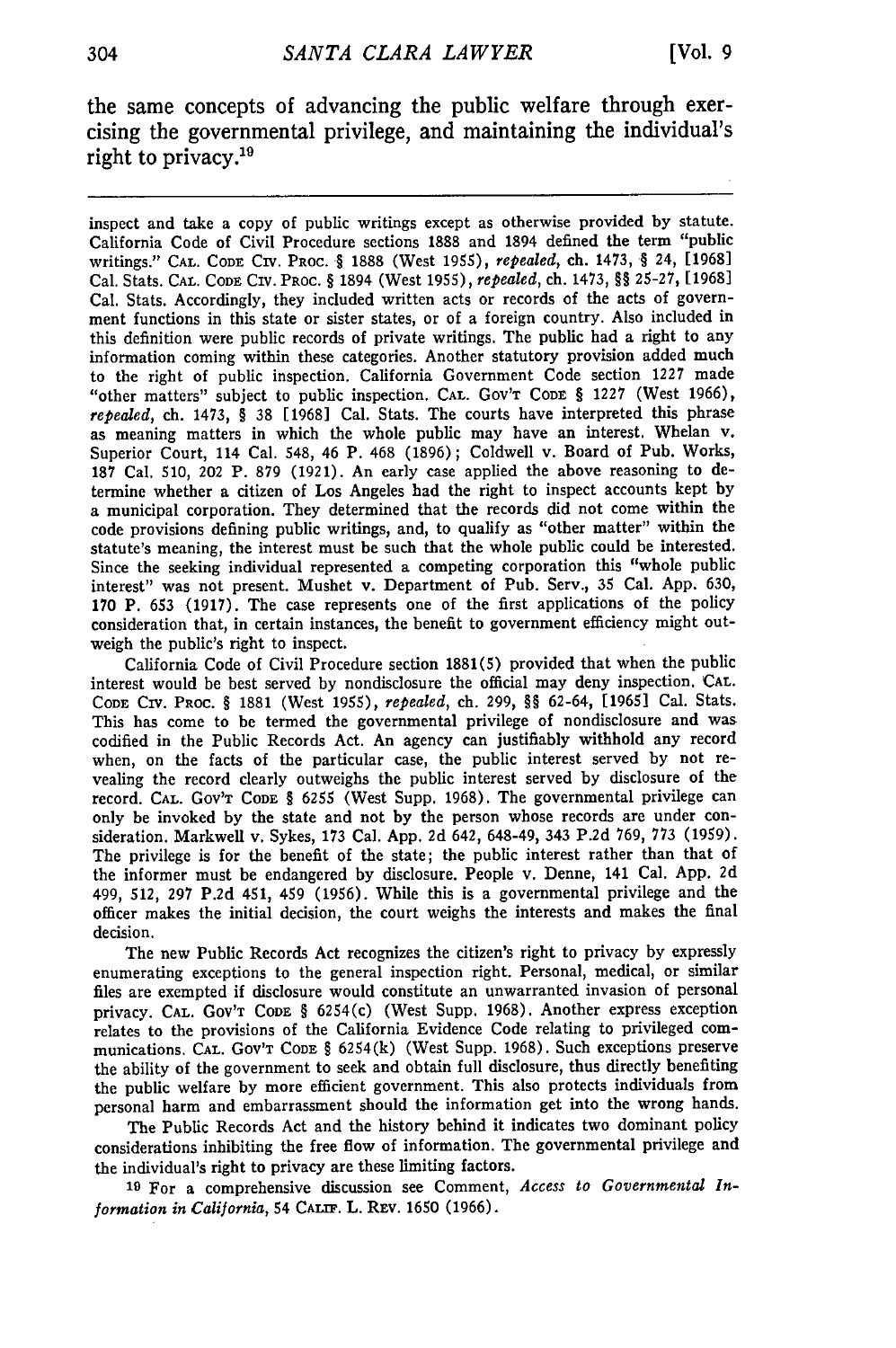## *The Governmental Privilege*

After an individual has disclosed information in confidence to a government official and a third party has sought the same information, the official may assert the privilege of nondisclosure basing it on the interest of the public welfare.20 This is termed the governmental privilege of nondisclosure and the interest protected is that of the public; that is, where more harm would be done by disclosing the information than accomplished by free flow of this information, the official may deny disclosure. This balancing of interests is within the discretion of the official but the courts are the final arbiters.<sup>21</sup>

*Richards v. Superior Court*,<sup>22</sup> a recent case involving a subpoena designed to reach public records of the Department of Unemployment, such records being guarded by a confidentiality statute,<sup>23</sup> denied disclosure of such records to a party whose interests were adverse to the applicant. The records concerned the extent of the applicant's injuries. Where the disclosure is contrary to the applicant's interest, the public agency has a real interest in nondisclosure since the honesty and thoroughness of the applicant's report should not be impeded by his fear that it may be used against him in some future lawsuit. Thus exercise of the governmental privilege, by insuring against arbitrary future disclosure, benefits the agency. Nevertheless, the agency may waive its privilege and the accompanying benefits.

*Coldwell v. Board of Public Works*<sup>24</sup> holds that documents in custody of a public officer lose their confidential character when disclosed. This holding suggests that information guarded **by** the governmental privilege might be deemed waived if disclosed to other agencies. In *Coldwell,* the disclosure was to the public but the court discussed whether disclosure to the city attorney *in his official capacity* would also be a waiver of the confidentiality.<sup>25</sup> The argument can thus be made that there would be no waiver of the privilege (the shield of confidentiality remaining intact) if the disclosure is made only to other officials with an official interest in the records, especially if the officials functioned within a local information sharing system with built in confidentiality safeguards.

**<sup>20</sup>** Chronicle Publishing Co. v. Superior Court, 54 Cal. 2d 548, **568,** 354 P.2d **637,** 647 (1960). 21 Markwell v. Sykes, **173** Cal. App. 2d 642, 343 P.2d 769 (1959).

**<sup>22</sup>** 258 Cal. App. 2d 635, 65 Cal. Rptr. 917 (1968).

**<sup>23</sup> CAL. UNEMP'. INS. CODE** §§ 2111 (West 1956), 2714 (West Supp. 1968).

**<sup>24 187</sup>** Cal. 510, 202 P. 879 (1921).

**<sup>25</sup>***Id.* at 521, 202 P. at 884.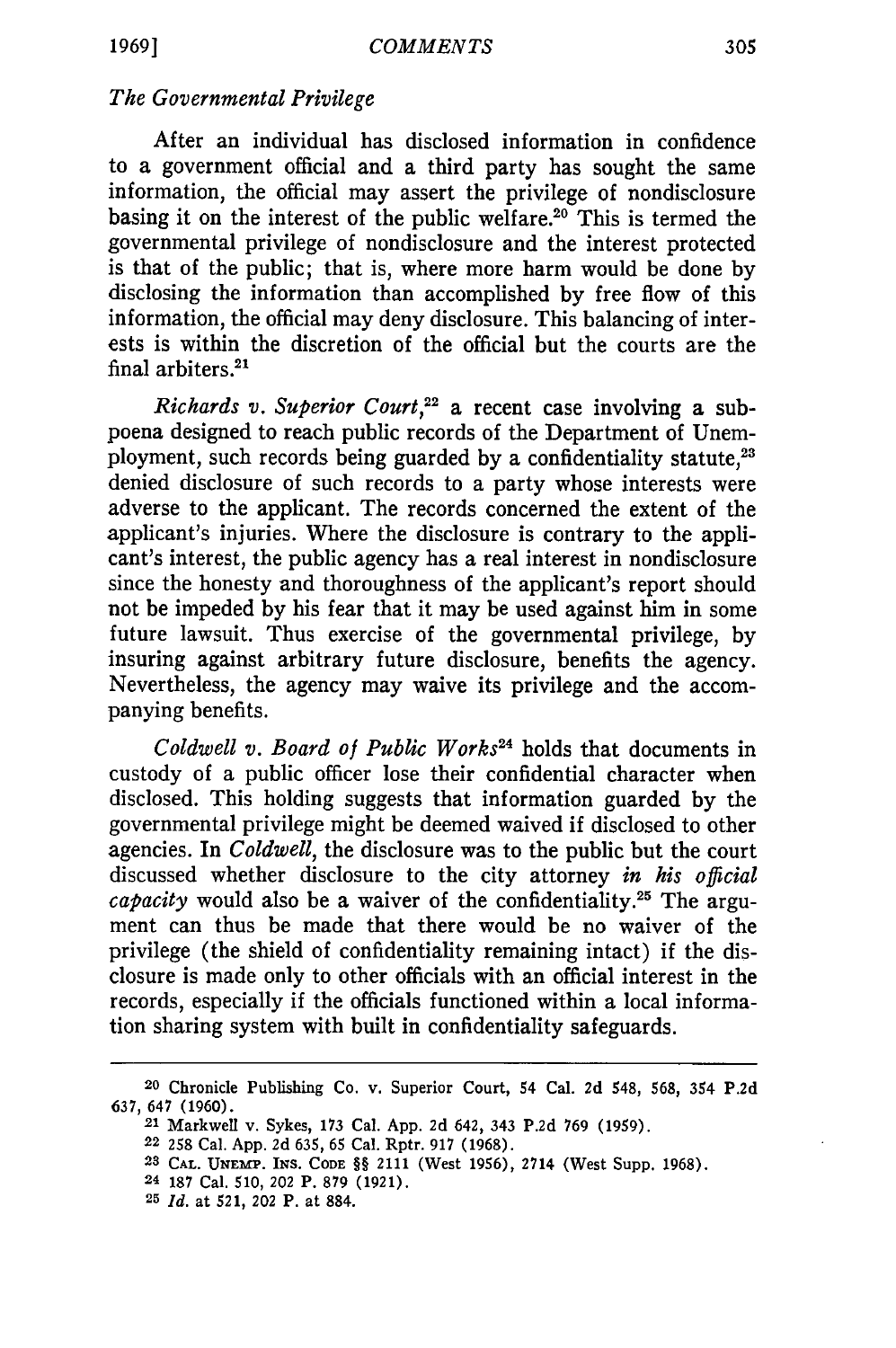A public officer's privilege with respect to communications made to him in official confidence is for the benefit of the state or its agencies.<sup>26</sup> The disclosure to other agencies would not constitute a waiver of this privilege so long as the information was safeguarded and the recipient official had an official interest.<sup>27</sup> Therefore, the computerization and exchange of authorized information would be consonant with the policy of limiting the free flow of information where the public welfare demands. Indeed, the agencies would be able to perform at a higher level of efficiency.

## *The Individual's Right to Privacy*

Another limitation to the interagency exchange of all information lies in ascertaining to what extent an individual's records and contacts with the government should be held in secrecy. Such a determination is quite difficult as the right to privacy is an amorphous doctrine. In the United States a tort remedy for the invasion of privacy was recognized a mere eighty years ago.<sup>28</sup> Moreover, some ill-defined right to privacy exists as a matter of constitutional  $law.<sup>29</sup>$ 

The plea for judicial recognition was voiced in **1890** in a law review article which generated much reaction.<sup>30</sup> Warren and Brandeis made the plea that the protection of society must come mainly through a recognition of the rights of the individual; and, that the community has an interest sufficiently strong to justify the introduction of a tort remedy to protect the individual's right to privacy.<sup>31</sup>

**<sup>20</sup>** Markwell v. Sykes, 173 Cal. App. **2d** 642, 343 P.2d 769 (1959).

**<sup>27</sup>**The seeking agency will need to demonstrate an interest that is consonant with the individual's right to privacy. The concept of the individual's right to privacy as a limitation on access to information is discussed in the next section. *See* pp. 306-08 *infra.*

**<sup>28</sup>** Marks v. Jaffa, 6 Misc. 290, 26 **N.Y.S. 908** (1893).

**<sup>29</sup>**York v. Storey, 324 **F.2d** 450 (9th Cir. 1963), represents the first federal court decision holding that privacy was a protected constitutional right predicated upon the due process clause. In *York,* the plaintiff had gone to a police station to file a complaint of assault. The defendant police officer took pictures of her in certain indecent nude positions under the pretense that they were necessary to the investigation. He then circulated these pictures within the police department. *York* is significant in that it does not consider privacy as a fourth amendment right. *See* Katz v. United States, **389 U.S.** 347, 350-52 (1967). Instead, the court interprets the "liberty" secured **by** the due process clause as encompassing the right to privacy as a fundamental right. The Supreme Court in *Griswold v. Connecticut.* **381** U.S. 479 (1965), rested the majority opinion upon a novel doctrine of protecting the right of privacy as a fundamental right **by** virtue of the fact that it came within the penumbras of the other enumerated rights. This doctrine suggests that the right to privacy is a fundamental right; but, the application of this concept is left vague and hazy. *See* Comment, *Privacy After Griswold: Constitutional or Natural Law Right?,* 60 Nw. U.L. REv. 813 (1966).

<sup>&</sup>lt;sup>30</sup> Warren & Brandeis, *The Right of Privacy*, 4 HARV. L. REV. 193 (1890). **31** *Id.* at 219.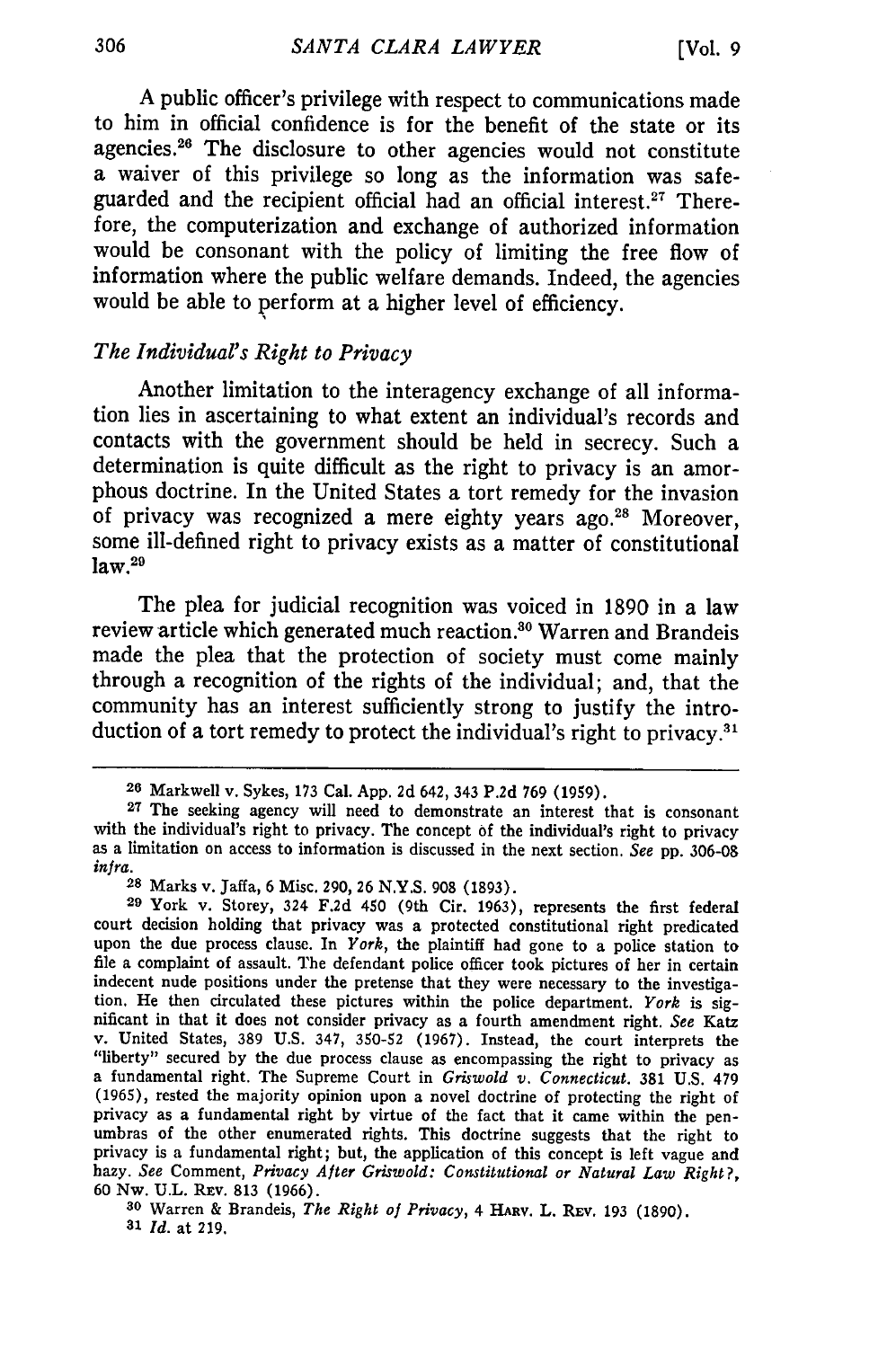Today, a new facet of the individual's right to privacy is in jeopardy of intrusion. Government functions and programs touch every person and vast amounts of personal information are on government files. $32$  The advent of the computer makes it economically feasible to build complete dossiers of all persons having contact with the government at all levels.<sup>33</sup> The California statutes have recognized the danger to the individual's right to privacy, but an adequate definition does not exist.<sup>34</sup> California has taken the view that the right to privacy is predicated upon the constitutional guarantee that all men are by nature free and independent, and have certain inalienable rights, among which is the right to pursue and obtain safety and happiness without improper infringements thereon by others.<sup>35</sup> The United States Supreme Court has voiced the opinion that the right to privacy is a constitutional guarantee in and of itself. Although not specifically an enumerated right, it emanates from the penumbra of other enumerated rights.<sup>36</sup>

The theory that it is the "social obligation" of every person to give up a degree of privacy in order that he reap the benefits organized society imparts could be applied to the problem of information sharing. $37$  The two concepts, the individual's right to privacy and his corresponding social obligation, may provide the bases for determining what information will be the proper subject of exchange. For governmental assistance the person consents to allow the personal information divulged to be released to other agencies in ascertaining the best method of assistance. This balancing test will have to be applied to each individual case to determine to what extent this is a waiver of the individual's right to privacy in the

**<sup>32</sup>** On the federal level, excluding all of the extensive records on business and other organizations, the records on individual persons number **3,111,467,000. SUBCOMM. ON** ADMINISTRATIVE PRACTICE **AND** PROCEDURE OF THE SENATE COMM. ON **THE** JUDICIARY, 90TH CONG., 1ST SESS., GOVERNMENT DOSSIER 19 (Comm. Print 1967).

**<sup>33</sup>** *See* L.O.G.I.C. (by implication).

**<sup>34</sup>** *See, e.g.,* **CAL.** GOV'T CODE §§ 6254(c), (k) (West Supp. 1968), which exempts from general inspection rights:

Personal, medical, or similar files, the disclosure of which would constitute an *unwarranted invasion* of personal privacy. (emphasis added).

Records the disclosure of which is exempted or prohibited pursuant to provisions of *federal or state* law, *including, but not limited to,* provisions of the Evidence Code relating to privilege. (emphasis added).

**<sup>35</sup>** Melvin v. Ried, 112 Cal. App. 285, 297 P. 91 (1931). This is the first case in California to recognize the right of privacy as a protectable right. The plaintiff complained that her private life was displayed before the public by a motion picture company and was granted relief on a tort theory. The language of the court establishes the right as a constitutional guarantee in California. *See also* Comment, *The Right of Privacy in California,* 7 SANTA CLARA LAW. 242 (1967).

**<sup>36</sup>** Griswold v. Connecticut, 381 U.S. 479 (1965). *See* note 28 *supra,* and accompanying text.

**<sup>37</sup>** Nizer, *The Right of Privacy,* 39 MICH. L. REV. 526, 528-29 (1940). An individual's social obligation is discussed as it relates to the right of privacy.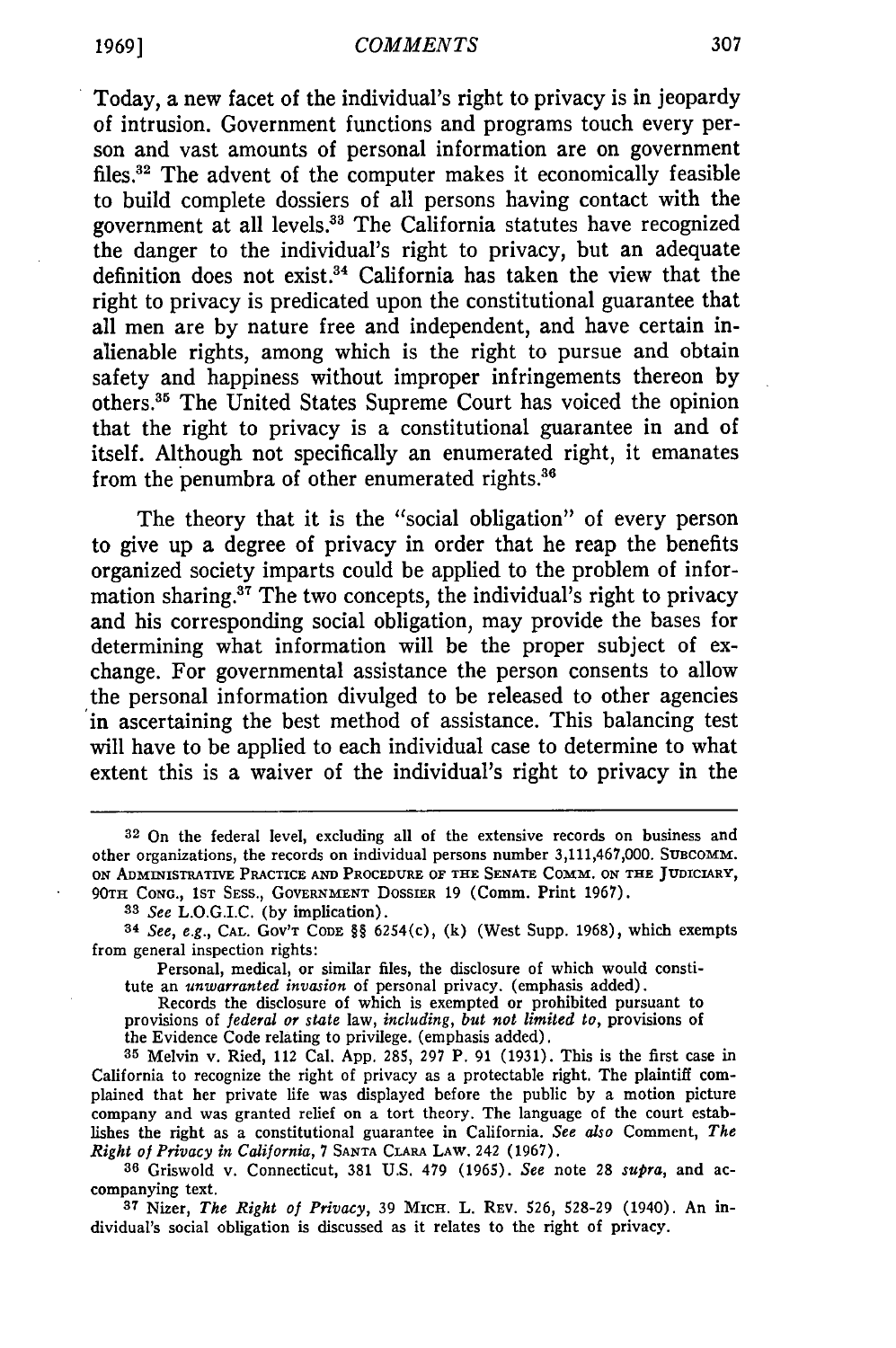disclosed information. Considerations will include such important elements as the psychological impact upon the individual<sup>38</sup> and the official interest in seeking the information. The final decision revolves around where the public welfare will be most advanced.

The right to privacy has been recognized as a fundamental right of every citizen; but, it has never been tested in the intergovernmental exchange of information. The right to privacy developed in response to the problems created by modern complexities. In 1941, when the mass media was threatening the personal security of man's privacy, the right to privacy was called the bulwark built up against the threatened annihilation of man's personal life by unprecedented advances in communication and transportation.<sup>39</sup> By 1971 the computer could well be this threat and the defensive armament will again be the "right to be let alone."

STRONG PUBLIC POLICY AND STATUTES DENOUNCING DISCLOSURE

#### *Juvenile Records*

Besides the general policies of preserving the public welfare and protecting the individual's privacy, specific confidential privileges are imposed by statute. For example, a juvenile hearing is closed to the public, and a juvenile's records are often expunged or sealed so that the individual may face adulthood with a clean record.<sup>40</sup> California Welfare and Institutions Code section 78141 provides that a former ward of the court or probation officer may petition the court to seal .by order all the records of the juvenile court and records of other officials named in the order. If the court orders the records sealed the events shall be deemed never to have occurred.<sup>42</sup> This section has been called a clear statement of the legislative policy to grant the errant juvenile a clean slate if he grows into a law-abiding adult.<sup>43</sup> Prescinding from any clear legislative mandate, when the general disclosure policies are balanced by weighing both public welfare<sup>44</sup> and privacy rights<sup>45</sup> against the policy of

*<sup>38</sup> See generally The Computerization of Government Files: What Impact on the Individual?,* 15 U.C.L.A.L. REV. 1374, 1411-22 (1968). An extensive discussion of the effects disclosure could have on the individual according to various theories is presented by the author.

**<sup>39</sup>** Nizer, *The Right of Privacy,* **39** Micir. L. REv. 526, 559 (1940).

**<sup>40</sup>** L.O.G.I.C., *supra* note 8, at 20-21. Santa Clara County has computerized its juvenile records and intends to share this information as far as consonant with legal principles.

**<sup>41</sup> CAL. WELF.** & INST'NS **CODE** § 781 (West Supp. 1968).

<sup>42</sup> Gough, *The Expungement of Adjudication Records of Juvenile and Adult Offenders: A Problem of Status,* 1966 Wash. U.L.Q. 147, **175.**

**<sup>43</sup>**40 Ops. CAL. Ar'y GEN. 50, 52 (1962).

**<sup>44</sup>** *See* pp. 305-06 *supra.*

*<sup>45</sup> See* pp. 306-08 *supra.*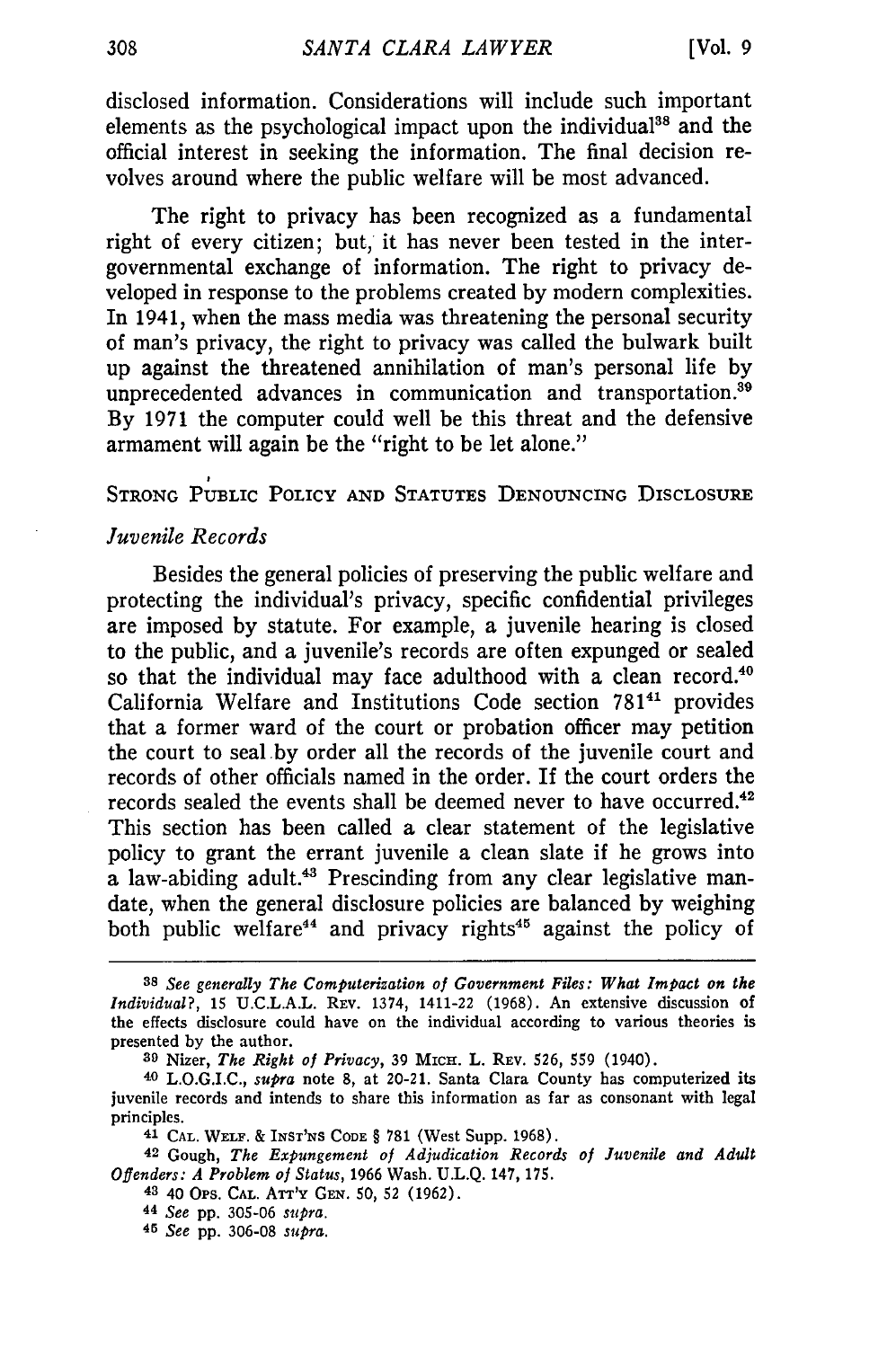openness and the theory of social obligation, the outcome is heavily in favor of nondisclosure. This reasoning should limit the disclosure of juvenile records to those who are within the reach of the expunging order. Since the statutory expunging order uses language that indicates that other officials besides the court and juvenile authorities will have to seal their records when so ordered, $46$  it is within the purview of legislative intent that officials with a direct interest in benefiting the juvenile could be authorized to have access to the computerized juvenile information so long as they were within the reach of the expunging order. $47$ 

In such areas where the legislative intent favoring confidentiality is so pronounced the information must be safeguarded to a greater extent. The seeking agency will have to demonstrate a greater interest and need; and, this need will have to be for the direct benefit of the individual involved. Considerations of agency efficiency and lower expense will carry little weight in balancing the interests in favor of disclosure.

### *Welfare Records: Protected by a Strict Confidentiality Statute*

Welfare information is also guarded by a strict confidentiality statute.<sup>48</sup> The statute makes any unauthorized disclosure of such information a misdemeanor and limits authorized persons to those directly involved with the Welfare Service. Only the District Attorney is excepted and he can only use this information in his official capacity. At first blush it would seem that no one else could have authorized access to this information. However, in 1968 the legislature amended this section,<sup>49</sup> in order to recognize the power of the individual to waive the privileged nature of his welfare records by written consent to the department. The legislature also added a limitation to this waiver by forbidding any list or names obtained through such access to be used for any commercial or political purposes.50 This legislative action is susceptible to evaluation via a balancing of policies. At first glance, the waiver authorization seems to permit indiscriminate release of information which

- **48 CAL.** WELr. & **INST'NS CODE** § **10850** (West **1966).**
- **49 CAL.** WELF. & INST'NS **CODE** § 10850.1 (West Supp. 1968).
- **50 CAL.** *WELF.* & **INST'NS CODE** § 10850.1 (West Supp. 1968).

**<sup>46</sup> CAL. WELF.** & **INST'NS CODE** § 781 (West Supp. 1968): The petitioner may: [pletition the court for sealing of the records, including records of arrest, relating to such person's case, in custody of the juvenile court and probation officer and *such other agencies* **. .** *.* as petitioner alleges **. . .** to have custody of such records. (Emphasis added).

**<sup>47</sup>** The language of the expunging statute is indefinite as to whom is within the reach of the order. This results from the legislative intent to confine the records only to those officials with a direct interest in the juveniles.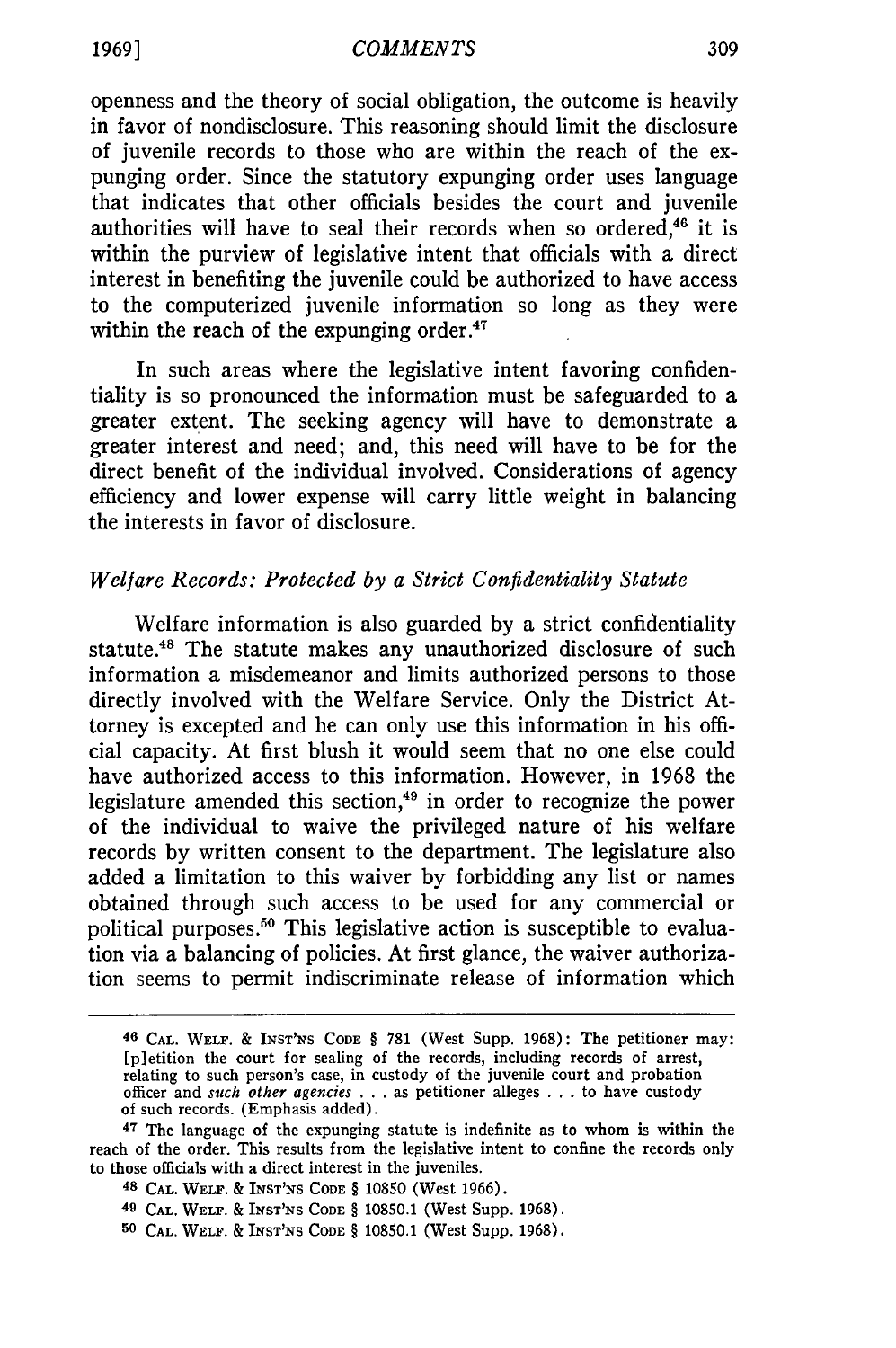is no longer privileged. Although this danger may be rationalized as a social obligation and promotive of openness, it is outweighed by considerations of public welfare and privacy rights.<sup>51</sup> The waiver provision seems to permit interagency exchange of confidential information if the individual consents. Furthermore such exchange does not seem to be for a "commercial or political purpose," and thus would not be forbidden by the limitation clause. These conclusions seem justified by weighing the relevant policy considerations as applied to a particular agency. The legislature has apparently provided for this interpretation in the  $1968$  amendment<sup>52</sup> to the welfare confidentiality statute.<sup>53</sup>

To be authorized the seeking agency will have to demonstrate that the records will be used in a positive fashion, such as to provide the ability to identify by geographic area, ethnic group, or socioeconomic group particularly high incidence rates of such problems as health and sanitation, dependency, school dropouts, and crime rates.<sup>54</sup> Such practical benefits are determining factors in a balancing of the relevant policies. On the one hand the utility to the seeking agency suggests a strong social obligation in addition to the general principle of openness. On the other hand are considerations of public welfare and privacy. Since the latter are minimized because the information would be exchanged only between those with an official interest, whose access was limited by mechanical safeguards, the balance falls in favor of disclosure. This reasoning should be applicable to other areas guarded by similar statutes.

## *Privileged Communications Arising Out of a Professional Relationship*

One information sharing system envisions computerized hospital information.<sup>55</sup> Inclusion of such items as billing, ordering supplies and general information raises no confidentiality problem; but, disclosure of individual patients' histories to other interested agencies, presents the problem of privileged communications.

The American Medical Association prohibits a physician from revealing the confidence entrusted to him in the course of medical attendance, or the deficiencies that he may observe in the character of patients.<sup>56</sup> This ethical principle has been given statutory

**<sup>51</sup>***See* pp. 303-08 *supra.*

**<sup>52</sup> CAL.** WELF. & INST'NS **CODE** § **10850.1** (West Supp. 1968).

**<sup>53</sup> CAL.** WELT. & **INST'NS CODE 10850** (West 1966).

**<sup>54</sup>** *Cf.* L.O.G.I.C., *supra* note 6, at **3.**

**<sup>55</sup>***Id.* at 29.

**<sup>56</sup>** Hippocratic Oath: Principles of Medical Ethics of the American Medical Association, ch. II § 1 (1943); *see* C. DEWITr, **PRIVILEGED** COMMUNICATIONS **BETWEEN PHYSICIAN AND PATIENT** 22-24 **(1958).**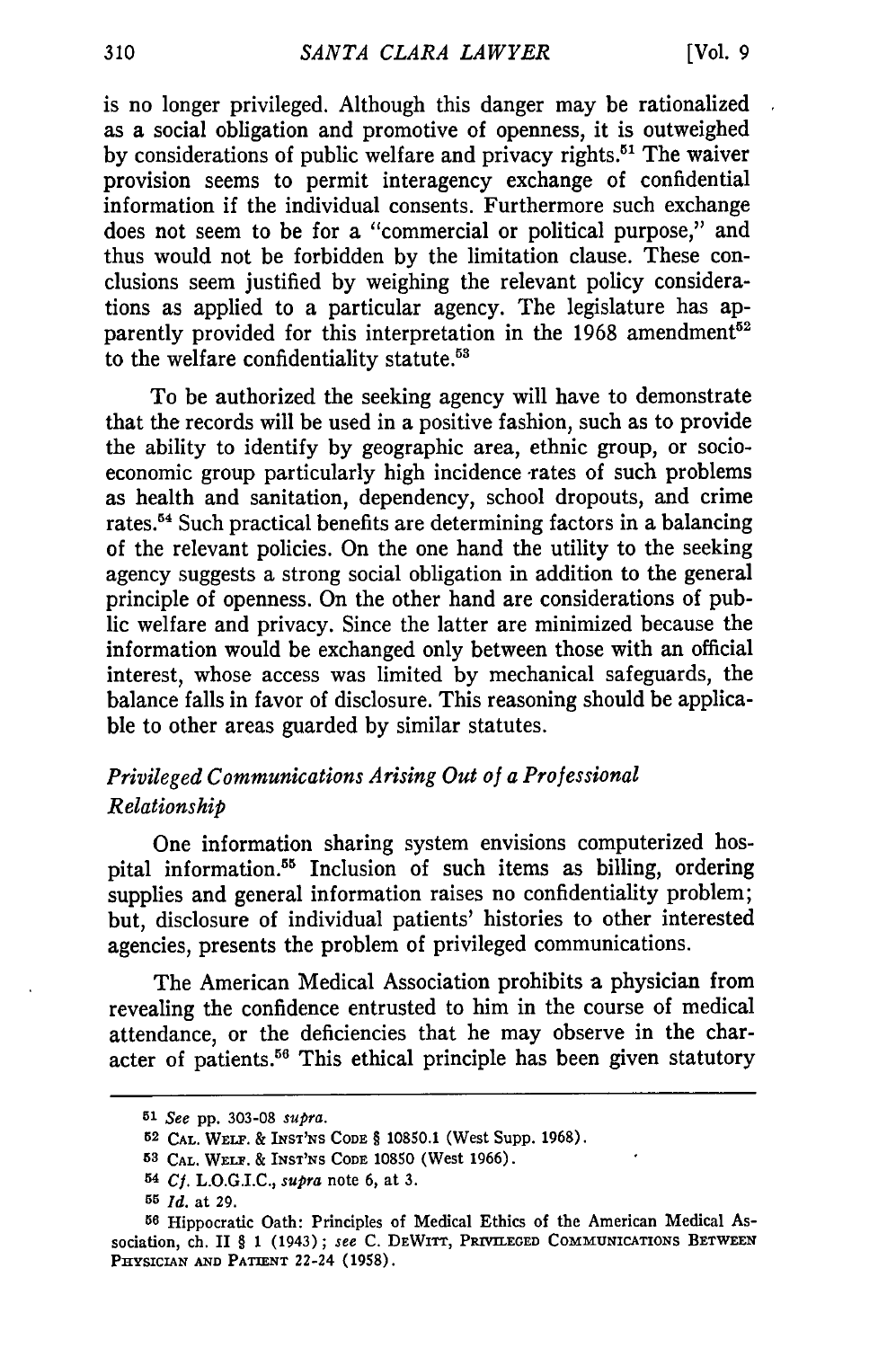recognition in California Evidence Code section 992.<sup>57</sup> Confidentia communication between patient and physician includes any information necessary for the accomplishment of the purpose for which the physician is consulted. An exception to this privilege is made when the disclosure is in a proceeding to commit the patient or otherwise place him or his property, or both, under the control of another because of his alleged mental or physical condition.<sup>58</sup> The rationale for this exception is that the information in a commitment proceeding is used for the person's benefit. The New Jersey Supreme Court in *Hague v. Williams*<sup>59</sup> gave this exception judicial recognition by holding that, When the public interest or the private interest of a patient demands, disclosure may be made to a person with a legitimate interest in the patient's health.

Analogously, officials with an interest could gain at least background information from a centralized data bank. Furthermore, the Attorney General's Office decided that a local health department and the State Department of Public Health could disclose to blood banks the identities of persons known to them to be infected with viral hepatitis, so long as the information disclosed is guarded by a confidentiality directive.<sup>60</sup> The privilege is also circumvented in situations where the public health demands, such as contagious diseases. $61$  An early case $62$  substantiates this reasoning so long as the disclosure is not made with the intent to injure the individual. Disclosure of privileged communications is permissible when the interest of the individual is advanced and the interest of the seeking agency is sufficiently strong and closely related to the benefit of the individual so as to outweigh the consideration of the individual's right to privacy.

Similar reasoning could be applied to other privileged relationships.<sup>63</sup> The interest required to authorize disclosure is the protection of the individual's right to privacy and this protection seems

**60 51** OPs. **CAL.** ATr'Y **GEN.** 217 (1968).

*<sup>61</sup>Id.*

**<sup>57</sup> CAL.** Evm. **CODE** § **992** (West Supp. 1968).

**<sup>58</sup> CAL.** Evin. **CODE** *§* 1004 (West 1966).

**<sup>59</sup>**37 N.J. 328, 181 A.2d 345, 349 (1962). In this case the parents of an infant sued his physician, alleging humiliation and unrecovered insurance benefits due to the doctor's unauthorized disclosure of the child's fatal heart defect to his insurer. The court affirmed dismissal of this cause of action reasoning that, in this case, the sanctity of physician-patient confidences was outweighed by the public's interest in establishing the veracity of insurance claims. *See also* Schwartz v. Thiele, 242 Cal. App. 2d 799, 51 Cal. Rptr. 767 (1966).

**<sup>62</sup>**McPheeters v. Board of Medical Examiners, 103 Cal. **App. 297, 301,** 284 P. **938,** 940 (1930).

**<sup>6</sup> CAL.** EviD. **CODE** *§§* 950, 951, 953, 955-62 (West 1966), 952, 954 (West Supp. 1968) (attorney-client privilege) **; CAL.** Evin. **CODE** *§§* 1030-34 (West 1966) (clergymanpenitent) ; **CAL.** Evm. CODE *§§* 1011, 1013-16, 1018-26, (West 1966), 1010, 1012, 1017 (West Supp. 1968) (psychotherapist-patient relationship).